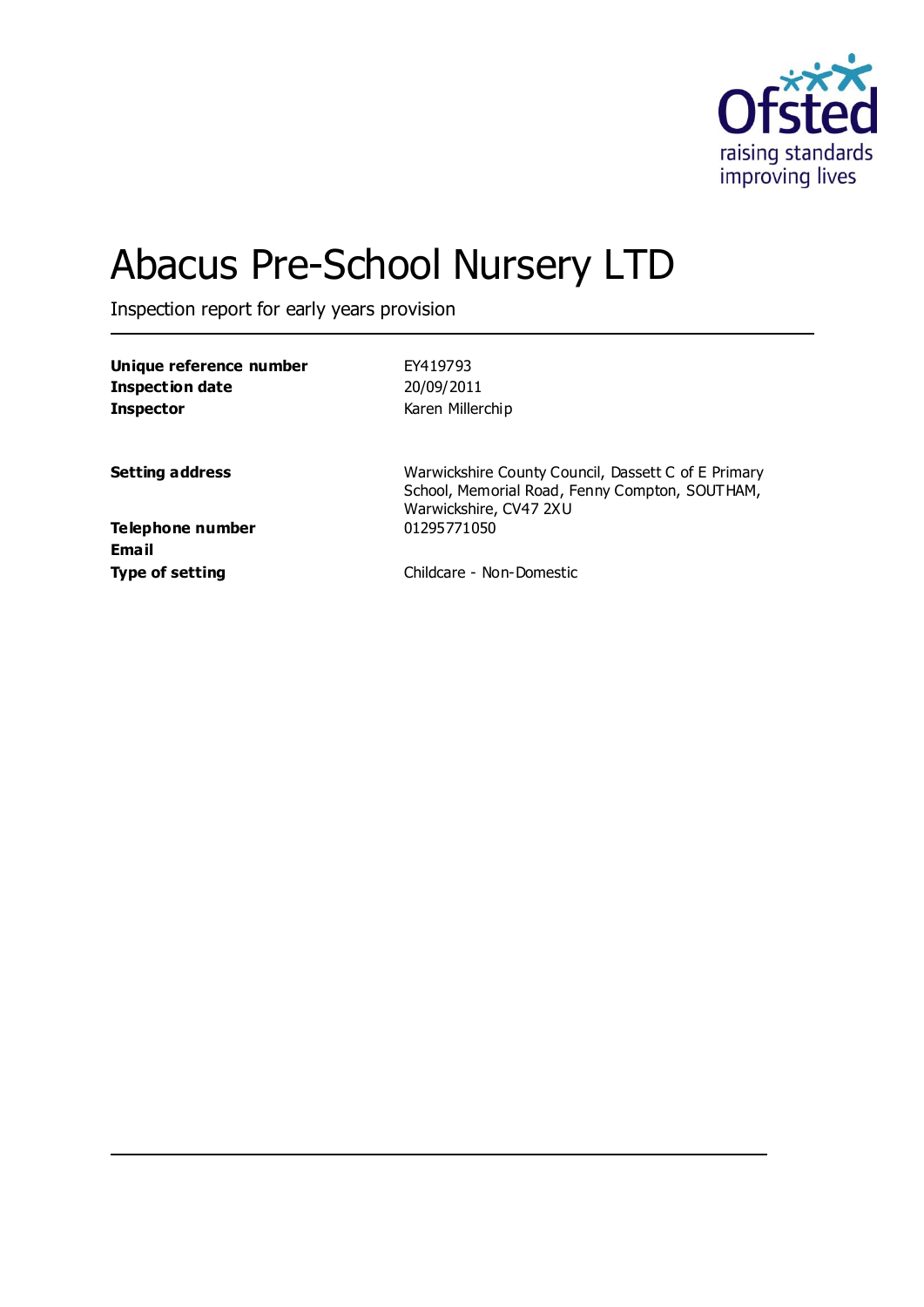The Office for Standards in Education, Children's Services and Skills (Ofsted) regulates and inspects to achieve excellence in the care of children and young people, and in education and skills for learners of all ages. It regulates and inspects childcare and children's social care, and inspects the Children and Family Court Advisory Support Service (Cafcass), schools, colleges, initial teacher training, work-based learning and skills training, adult and community learning, and education and training in prisons and other secure establishments. It assesses council children's services, and inspects services for looked after children, safeguarding and child protection.

If you would like a copy of this document in a different format, such as large print or Braille, please telephone 0300 123 1231, or email enquiries@ofsted.gov.uk.

You may copy all or parts of this document for non-commercial educational purposes, as long as you give details of the source and date of publication and do not alter the information in any way.

T: 0300 123 1231 Textphone: 0161 618 8524 E: enquiries@ofsted.gov.uk W: [www.ofsted.gov.uk](http://www.ofsted.gov.uk/)

© Crown copyright 2011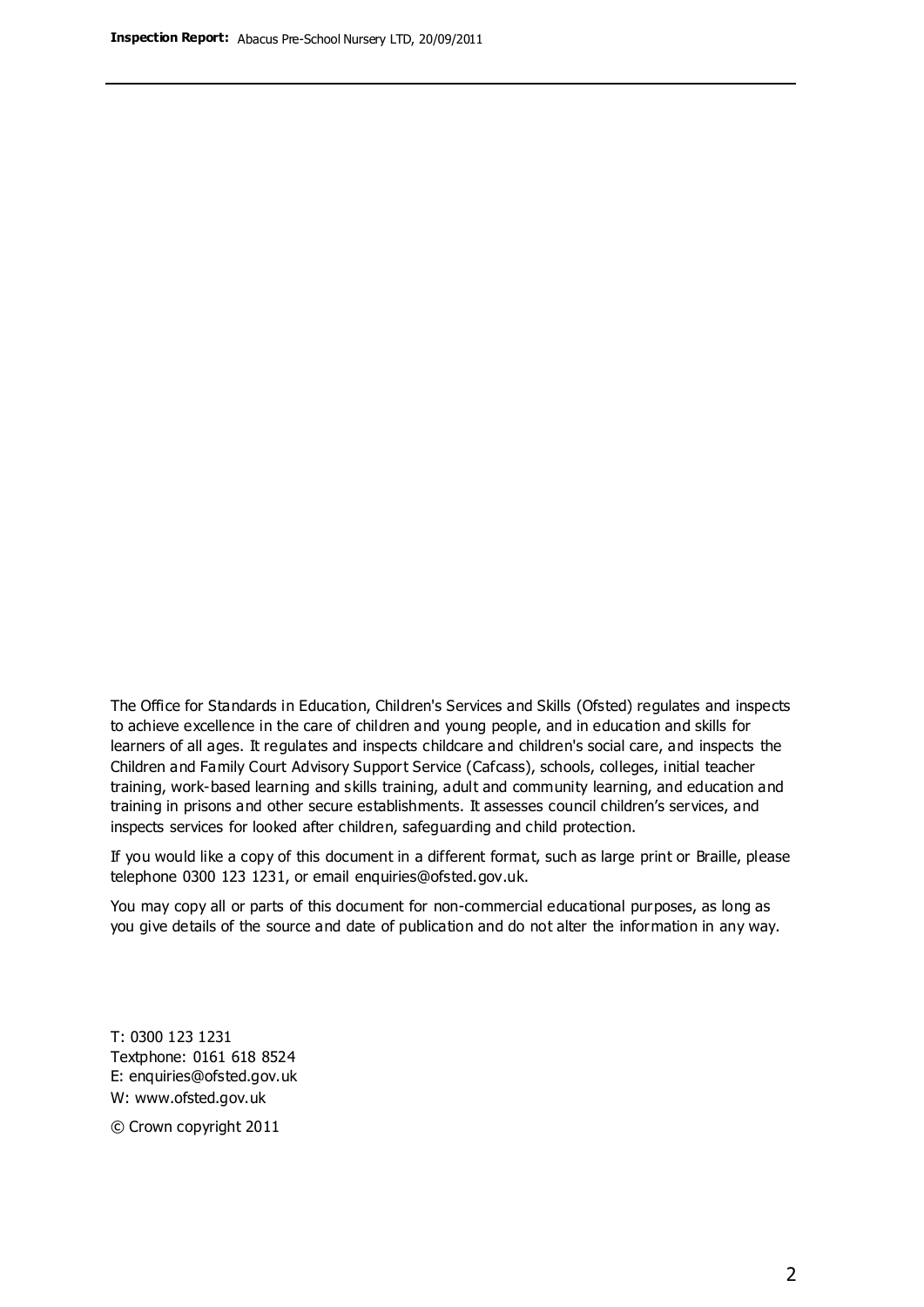### **Introduction**

This inspection was carried out by Ofsted under Sections 49 and 50 of the Childcare Act 2006 on the quality and standards of the registered early years provision. 'Early years provision' refers to provision regulated by Ofsted for children from birth to 31 August following their fifth birthday (the early years age group). The registered person must ensure that this provision complies with the statutory framework for children's learning, development and welfare, known as the *Early* Years Foundation Stage.

The provider must provide a copy of this report to all parents with children at the setting where reasonably practicable. The provider must provide a copy of the report to any other person who asks for one, but may charge a fee for this service (The Childcare (Inspection) Regulations 2008 regulations 9 and 10).

The setting also makes provision for children older than the early years age group which is registered on the voluntary and/or compulsory part(s) of the Childcare Register. This report does not include an evaluation of that provision, but a comment about compliance with the requirements of the Childcare Register is included in Annex B.

Please see our website for more information about each childcare provider. We publish inspection reports, conditions of registration and details of complaints we receive where we or the provider take action to meet the requirements of registration.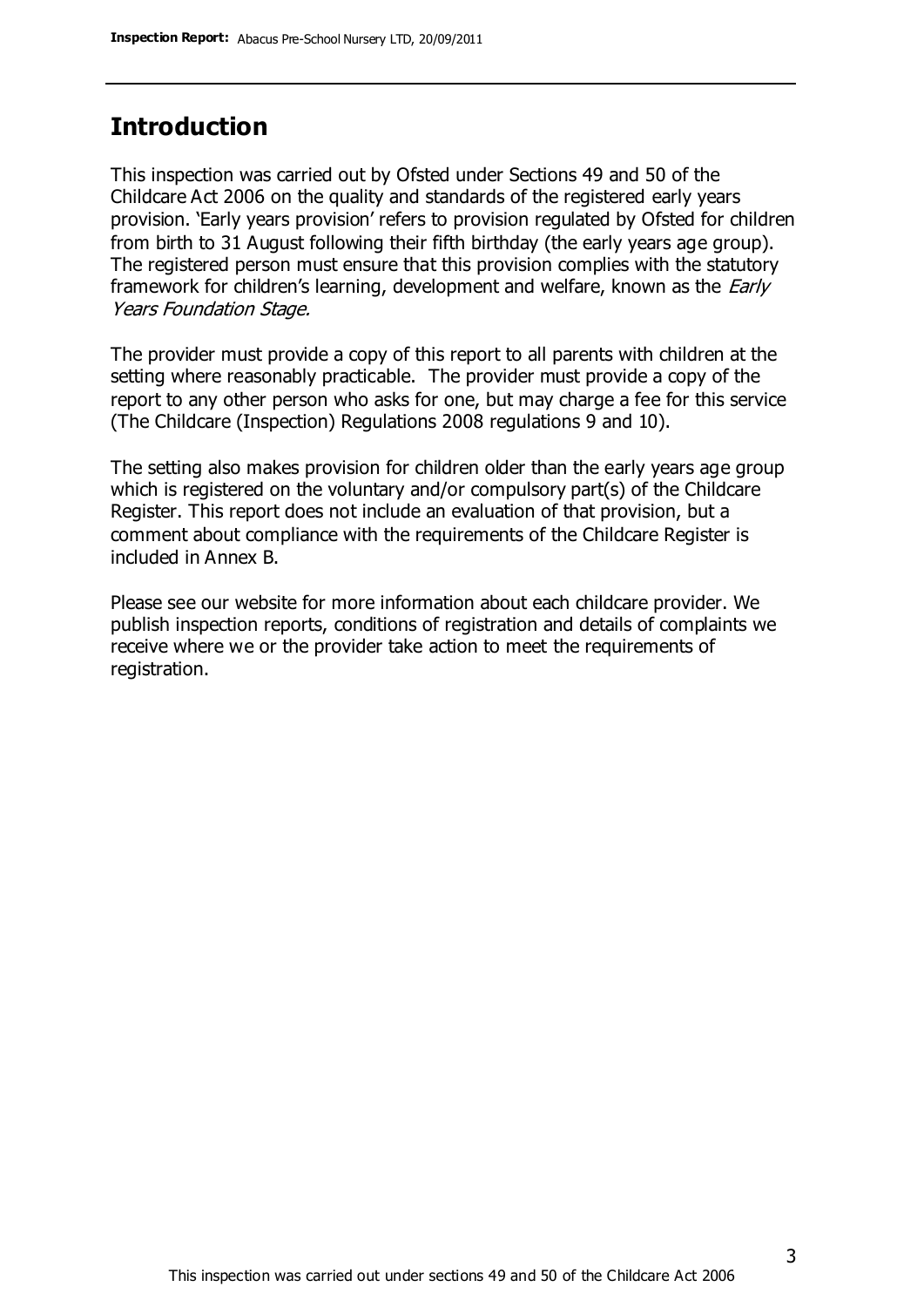### **Description of the setting**

Abacus Pre-school Nursery opened in 1991 and re-registered in 2011. It operates from a classroom attached to the primary school in Fenny Compton, Warwickshire. All children share access to a secure enclosed outdoor play area. The setting is registered on the Early Years Register and the compulsory part of the Childcare Register. There are currently 31 children aged from two years six months to under five years on roll. The nursery is able to support children with learning difficulties and/or disabilities and children who speak English as an additional language. The nursery employs six members of staff, all of whom hold an appropriate early years qualification at level 2 or above.

### **The overall effectiveness of the early years provision**

Overall the quality of the provision is good.

Children flourish in this stimulating, well-resourced, child-friendly environment where all are valued and included. They are confident, enthusiastic and eager to be involved and, as a result, staff put children's needs first and use their knowledge and experience to effectively meet the individual needs of the children. Children are making excellent progress in their development and learning. Very strong partnerships have developed with parents and other agencies to ensure continuity of care for the children. The majority of documentation is up to date and policies effectively promote the smooth running of the setting. Robust systems for self-evaluation identify realistic and achievable areas for development so they have capacity for continuous improvement.

# **What steps need to be taken to improve provision further?**

To meet the specific requirements of the EYFS, the registered person must:

07/10/2011

• obtain information from parents in advance of a child being admitted to the provision, regarding who has legal contact with the child, and who has parental responsibility for the child(Safeguarding and promoting children's welfare).

To further improve the early years provision the registered person should:

review the risk assessment to include minimising the risk of cross-infection with regard to hand-washing procedures and the use of a shared hand towel.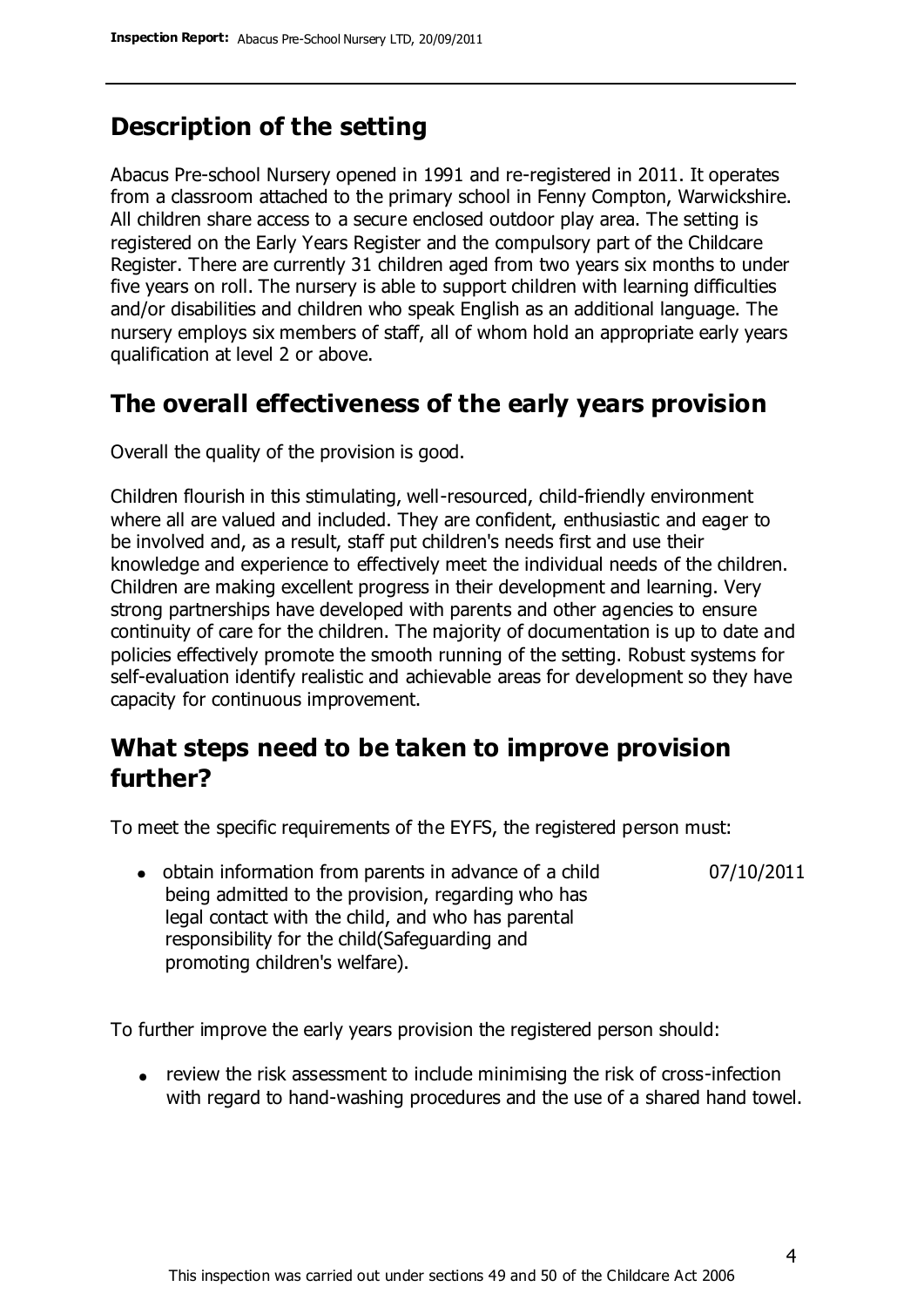# **The effectiveness of leadership and management of the early years provision**

Children are effectively safeguarded and relish their time in this exceptionally wellrun preschool group. They benefit from rigorous recruitment and selection systems that ensure staff are suitable and induction procedures are thorough. Staff demonstrate an excellent understanding of their role and responsibilities with regard to protecting children from abuse and neglect. The majority of required documentation and records are efficiently maintained and parents and staff are made aware of the comprehensive range of policies and procedures which are regularly reviewed and updated. However, information regarding who has legal contact with the child, and who has parental responsibility for the child is not in place and this potentially compromises children's welfare. Thorough risk assessments are in place and daily safety checks ensure children can play safely. Access into the setting is via a member of staff and security systems are robust. All visitors are asked to provide personal identification before entering and a record is kept of all visitors.

The routines for the day and the deployment of resources are extremely well organised to enable children to make choices in their play. Staff ratios often exceed the required levels and this provides children with extra support as they play and learn. The school playground and fields are accessed during the session as an additional learning environment. Staff continually access training and use their knowledge very effectively to ensure continual improvement. For example, all aspects of the provision are evaluated, which results in a clearly defined improvement plan aimed to consistently improve the care provided.

All staff have early years qualifications and the staff team meet regularly to cascade any new information they have acquired. Annual appraisals enable individuals to identify their own needs and share ideas to improve the service. Excellent partnerships have been formed with other professionals involved in the children's lives which ensure continuity of care and coherence of information. Staff enjoy extremely good working relationships with parents and effective communication systems are in place. Key persons are effectively assigned to individual children to ensure their needs are met. Parents are continually kept well informed about the provision through newsletters, parents' boards, open evenings and daily verbal communications. Questionnaires provide opportunity for all parents to share their views. Parents value highly the care they and their children receive. They find staff to be 'very approachable and friendly' and parents value the opportunities for children to visit the school, which promotes a smooth transition. Staff obtain detailed information about each child's needs when they start, which enables staff to plan effectively for their individual needs. Any additional support for children with special educational needs and/or disabilities is well founded. Parents are keen to share their child's achievements within the home and have input into their child's learning journal to help staff identify progress in other areas.

Staff have formed very effective links with the local early years department, the host school and the area special needs coordinators so children's needs are further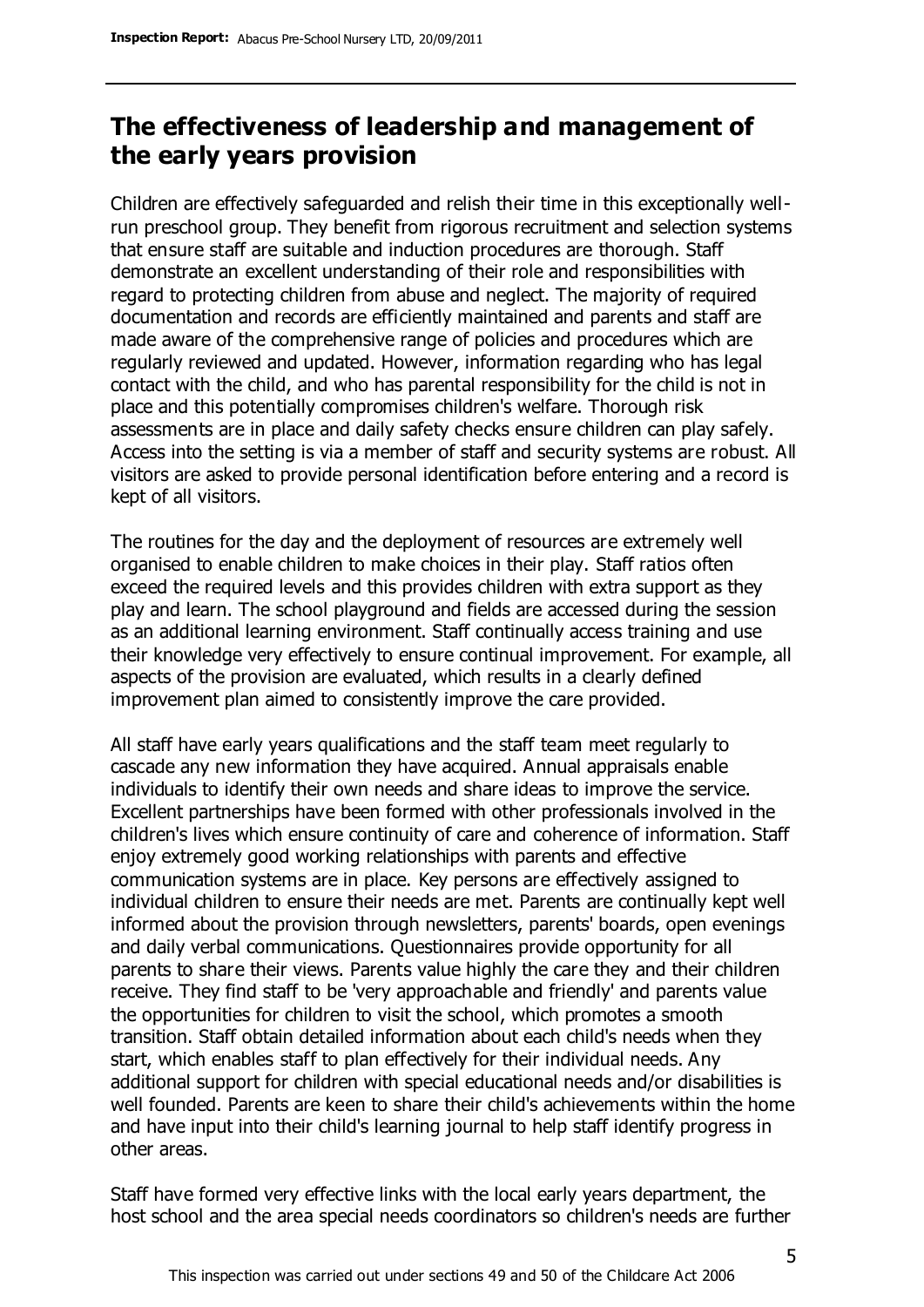supported. Staff provide an inclusive, welcoming environment where equality and diversity is consistently promoted. Children learn about each other's differences, people in their local community and the wider world through planned activities and the use of high quality resources.

# **The quality and standards of the early years provision and outcomes for children**

Children are extremely settled and relaxed and make superb progress in their learning due to the high levels of support and enthusiasm of all staff members. They confidently approach adults for support showing that they feel safe and secure. Children's behaviour is excellent and staff are good role models. All within the setting treat each other with respect and kindness and children learn to share and take turns. Children show very good manners and politely ask staff for help, for example, when getting dressed for outside play or at lunch time.

Children understand the importance of good hygiene and most children are skilled at using the liquid soap to wash their hands. However, the practice of using a shared hand towel does not minimise the risk of cross-infection. They enjoy a wide variety of nutritious snacks, including fruit and vegetables, and help to pour their choice of drink. At lunch time children can choose to bring a packed lunch or have a hot meal.

Children's safety is promoted very effectively and staff use daily experiences so they develop a good awareness of how to stay safe, for example, children line up in the garden to access the steps safely. Excellent systems are in place to ensure the safety of staff and children at all times, and effective risk assessments ensure children's safety both inside and outside. Children develop confidence and awareness in an emergency as they regularly practise evacuation procedures and talk about keeping each other safe.

Children are self-motivated and actively occupy themselves, but are happy to include staff in their play. Children thoroughly enjoy group time where they complete the daily calendar and weather board and discuss how many children and adults are present. They show great excitement as they join in with familiar parts of a favourite story and staff use props to encourage further language development and ensure children remain engaged and interested. Staff are skilled at assessing each child's level of involvement to ensure they enjoy the experience. Children enjoy access to the outdoor play area at specific times during the day, where they competently use a range of equipment that include bean bags, balls and climbing apparatus. Staff initiate games that encourage number, shape and colour recognition to enhance children's learning in the outdoor environment. They learn about healthy lifestyles through daily exercise and discussions that link healthy food to healthy bodies. Children enjoy counting songs and eagerly become involved in action rhymes. They have access to electronic resources that include a computer and a CD player and are keen to learn how to operate equipment. Resource boxes are stored at low level and are clearly labelled with pictures and words. This provides children with excellent opportunities to independently select the resources they want as they initiate their own play and learning. Children are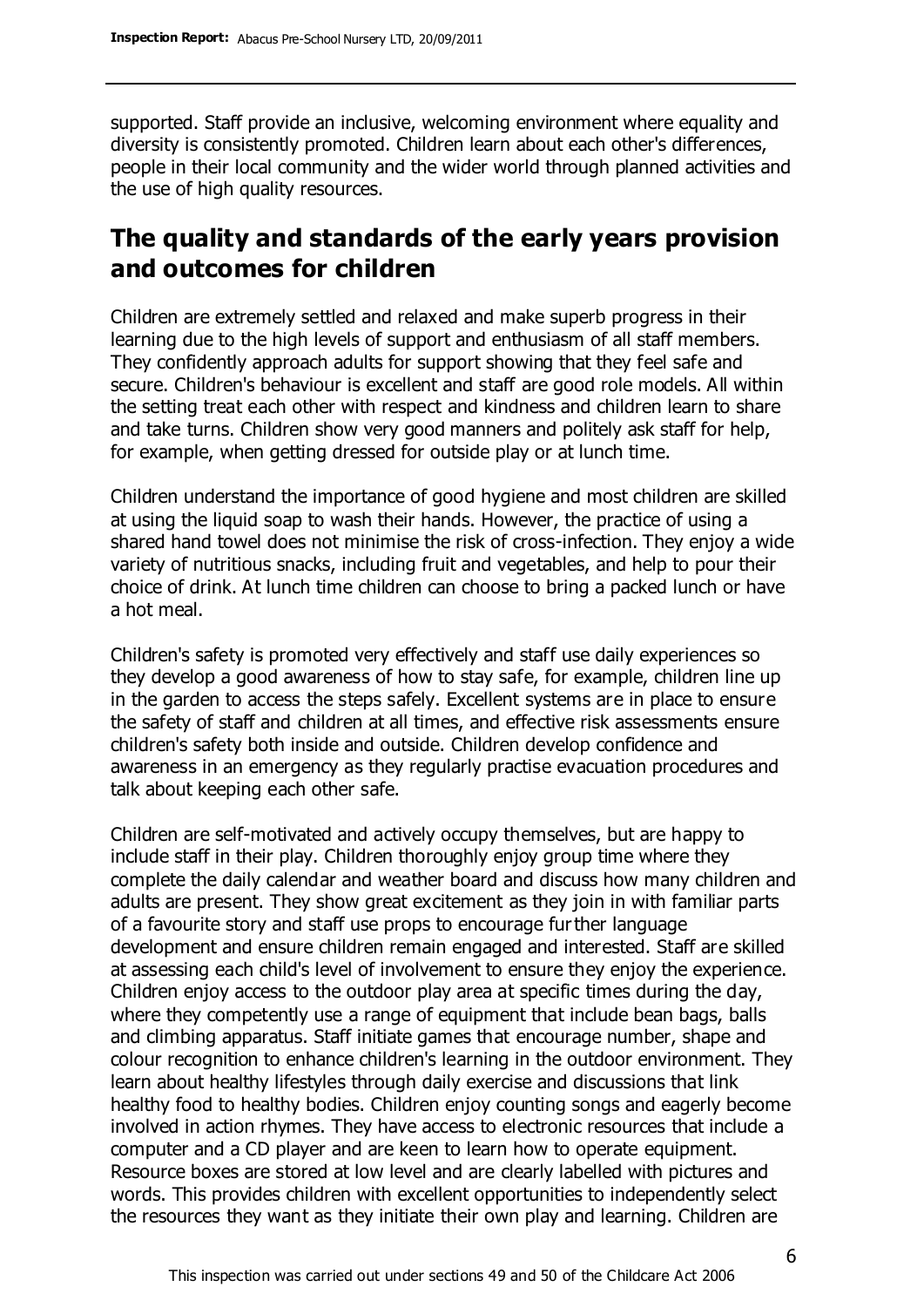consistently occupied and involved and the staff are actively interested in what children have to say.

Comprehensive observations and assessments of children's learning enable staff to plan effectively and in detail for each child's individual needs and future learning. Children's achievement records are available to parents at all times and key dates within the year are planned for more formal consultations with children's key workers. Therefore, parents are kept up to date and involved in their child's learning. Children show a good understanding of letter sound links as they carefully listen to and identify the initial sounds in words and identify words that rhyme such as 'snack' and 'Jack'. Therefore, children develop skills that will support them in the future.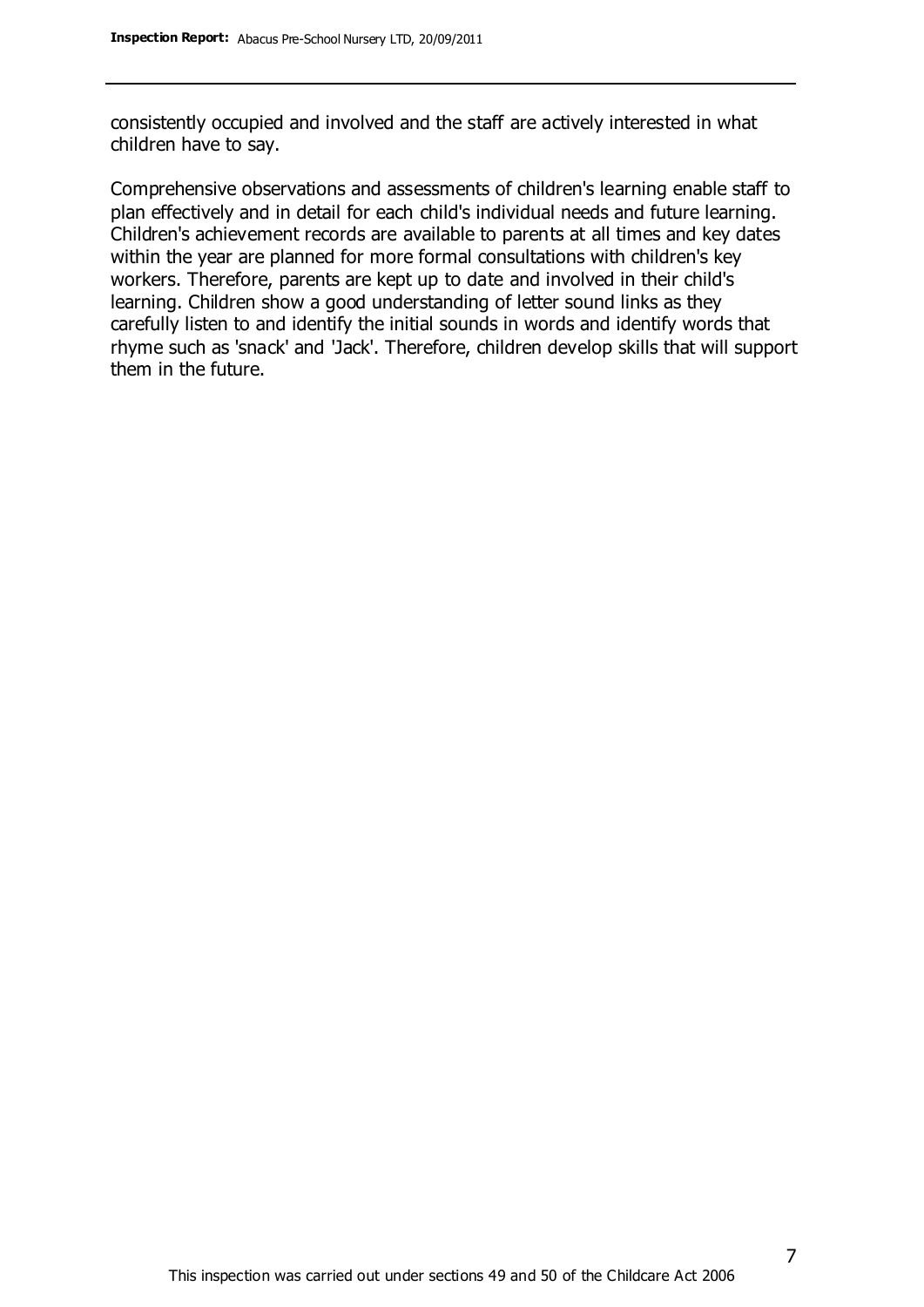# **Annex A: record of inspection judgements**

#### **The key inspection judgements and what they mean**

Grade 1 is Outstanding: this aspect of the provision is of exceptionally high quality Grade 2 is Good: this aspect of the provision is strong Grade 3 is Satisfactory: this aspect of the provision is sound Grade 4 is Inadequate: this aspect of the provision is not good enough

### **The overall effectiveness of the early years provision**

| How well does the setting meet the needs of the<br>children in the Early Years Foundation Stage? |  |
|--------------------------------------------------------------------------------------------------|--|
| The capacity of the provision to maintain continuous                                             |  |
| improvement                                                                                      |  |

### **The effectiveness of leadership and management of the early years provision**

| The effectiveness of leadership and management of the             |  |
|-------------------------------------------------------------------|--|
| <b>Early Years Foundation Stage</b>                               |  |
| The effectiveness of leadership and management in embedding       |  |
| ambition and driving improvement                                  |  |
| The effectiveness with which the setting deploys resources        |  |
| The effectiveness with which the setting promotes equality and    |  |
| diversity                                                         |  |
| The effectiveness of safeguarding                                 |  |
| The effectiveness of the setting's self-evaluation, including the |  |
| steps taken to promote improvement                                |  |
| The effectiveness of partnerships                                 |  |
| The effectiveness of the setting's engagement with parents and    |  |
| carers                                                            |  |

### **The quality of the provision in the Early Years Foundation Stage**

The quality of the provision in the Early Years Foundation Stage  $\vert$  2

### **Outcomes for children in the Early Years Foundation Stage**

| <b>Outcomes for children in the Early Years Foundation</b>    |  |
|---------------------------------------------------------------|--|
| <b>Stage</b>                                                  |  |
| The extent to which children achieve and enjoy their learning |  |
| The extent to which children feel safe                        |  |
| The extent to which children adopt healthy lifestyles         |  |
| The extent to which children make a positive contribution     |  |
| The extent to which children develop skills for the future    |  |

Any complaints about the inspection or report should be made following the procedures set out in the guidance available from Ofsted's website: www.ofsted.gov.uk